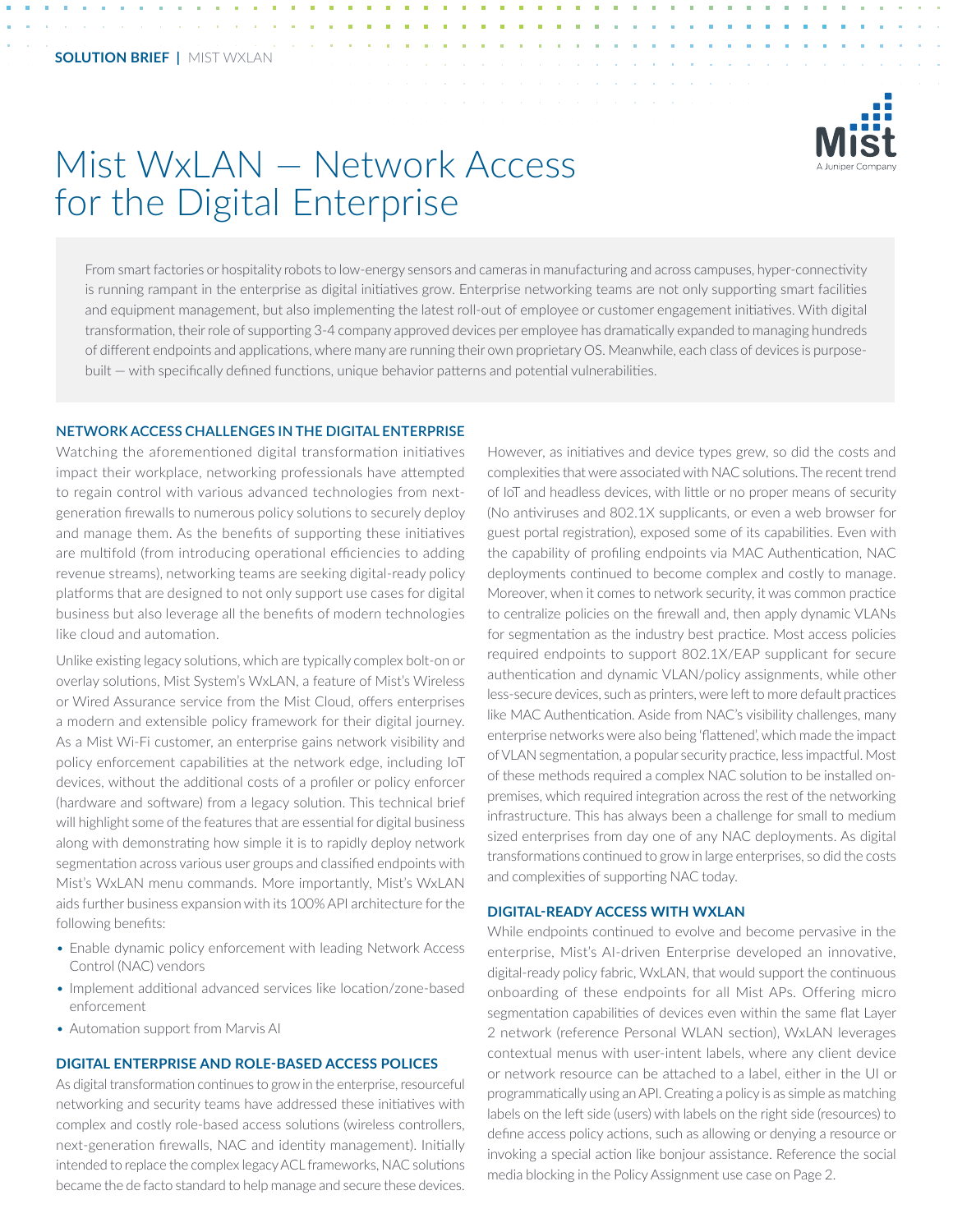## **SOLUTION BRIEF | MIST WXLAN**

With Mist's WxLAN, enterprises can:

- Quickly rollout secure network segmentation based on user identity (Personal WLAN)
- Allow new types of services to be discoverable by any Wi-Fi clients (Apple TV, AirPlay, Air Print, etc.) and apply category-based policies
- Assign Policy using APIs via integration with 3rd party systems and automate client blacklisting and quarantining rules
- Manage client segmentation, inclusive of IoT

#### **Policy Assignment** Blocking Social Media for Your Employees on 802.1X SSID

As many enterprises have wrestled with the digital challenges of Social Media, networking teams have been asked to help define policies and monitor their activities. Many enterprises have Social Media policies and have offered limited access to several groups. See how simple it is to block Social Media via the Policy Assignment feature of Mist's WxLAN below.

For this case, an employee group is identified by a Filter-ID sent by a RADIUS server in Access-Accept. This allows for granular user-based control within the same SSID.

| Policy               |                |                                                                                                                                    |                               |                                      | Save                        | Cancel |
|----------------------|----------------|------------------------------------------------------------------------------------------------------------------------------------|-------------------------------|--------------------------------------|-----------------------------|--------|
| <b>Site Policies</b> |                |                                                                                                                                    |                               |                                      |                             |        |
|                      |                | Each user/resources session is evaluated according to the list of Policy rules. The policy for the first matching rule is applied. |                               |                                      |                             |        |
| Add Rule             | Edit Labels    | <b>AAA Attribute</b>                                                                                                               | $\times$                      |                                      |                             |        |
|                      | No.            | Group: Employee<br><b>User</b> (matching ALL la                                                                                    | Policy                        | <b>Resource</b> (matching ANY label) | <b>Usage (No. Sessions)</b> |        |
|                      | $\overline{1}$ | $\Box$ Employee $\times$                                                                                                           | $\checkmark$                  | All Socials X                        | $\circ$                     | 000    |
|                      | $\overline{2}$ | <b>IoT</b> Sensors<br>÷                                                                                                            | $\checkmark$                  | <b>Sensor Server</b><br>$x +$        | $\mathbf 0$                 | 000    |
|                      | Last           | All Users                                                                                                                          | $\checkmark$ and $\checkmark$ | All Resources                        |                             |        |

Note that rules are evaluated on a first-match user criterion on the left-hand side. The evaluation goes from top to bottom, first match will be applied, so it is recommended to put your least-specific match criteria to the bottom of the list.

#### **Personal WLAN** Rapidly Spin-out Micro-Segments

Whether it's in the main office or in the hotel lobby, enterprises need to deploy micro-segmentation enterprise wide for employees and guests. Micro-segmentation enables secure access polices to be assigned to various devices (i.e. printers dedicated to HR or Guests). Aside from the secure access benefits, Mist's Personal WLAN offers the defined end-user the ease of connection to all the defined devices to their specific group via a single SSID rather than the traditional practices of multiple SSIDs or the complexities of deploying multiple VLANs and ACLs.

In this multi-tenanted network use case, we need to isolate device communication only within the tenant. To implement Personal WLAN, you simply go to the following menu as shown below and 'click' to turn it on.

| SSID                                                  | Security                                                                                                           | Apply to Access Points                                  |  |
|-------------------------------------------------------|--------------------------------------------------------------------------------------------------------------------|---------------------------------------------------------|--|
|                                                       | O WPA-2/PSK with passphrase<br>Reveal<br>                                                                          | All APs<br>AP Labels<br>Specific APs                    |  |
| Labels                                                | WPA-2/EAP (802.1X)                                                                                                 |                                                         |  |
|                                                       | O Open Access                                                                                                      |                                                         |  |
| $\Phi$                                                | <b>Less Options</b>                                                                                                |                                                         |  |
|                                                       | WPA-2/PSK with multiple passphrases                                                                                |                                                         |  |
| <b>WLAN Status</b>                                    | Configure as a personal WLAN<br>(Multiple devices per PSK, no connectivity between<br>devices with different PSKs) | <b>Isolation</b><br>prohibit peer to peer communication |  |
| C Enabled C Disabled                                  | + Add Key                                                                                                          |                                                         |  |
| CI22 ebiH                                             |                                                                                                                    | Filtering (Wired to Wireless)                           |  |
| No Static IP Devices                                  | MAC address authentication by RADIUS lookup                                                                        | $\Box$ ARP                                              |  |
| Radio Band                                            | <b>Fast Roaming</b>                                                                                                | Rroadcast/Multicast                                     |  |
| $\bullet$ 2.4GHz and 5GHz $\circ$ 2.4GHz $\circ$ 5GHz | · Default                                                                                                          |                                                         |  |
|                                                       | 0.11r                                                                                                              | <b>Custom Forwarding</b>                                |  |
| <b>Band Steering</b>                                  |                                                                                                                    | Custom Forwarding to Eth0 + PoE v                       |  |
| $\Box$ Frable                                         | VLAN                                                                                                               |                                                         |  |
| Client Inactivity                                     | O Untagged O Tagged O Pool O Dynamic                                                                               | SSID Scheduling                                         |  |
| Drop inactive clients after   1800<br>seconds         |                                                                                                                    |                                                         |  |
|                                                       |                                                                                                                    | C Friabled C Disabled                                   |  |
|                                                       | <b>Guest Portal</b>                                                                                                |                                                         |  |
| Geofence<br>Contact Mist for Firmware                 | ○ No portal (go directly to internet)                                                                              | <b>QoS Priority</b>                                     |  |
| Minimum client RSSI (2.4G) 0                          | Custom guest portal Configure Portal<br><b>Edit Guest Authorization</b>                                            | Override OoS                                            |  |
| Minimum client RSSI (5G) 0                            | Allowed Subnets                                                                                                    |                                                         |  |
| Block clients having RSSI below the minimum           |                                                                                                                    |                                                         |  |
|                                                       | Allowed Hostnames                                                                                                  | AirWatch                                                |  |
|                                                       |                                                                                                                    | C Enabled C Disabled                                    |  |
| Data Rates                                            | Hostname Exceptions<br>Block access to these hostnames, even if the parent                                         |                                                         |  |